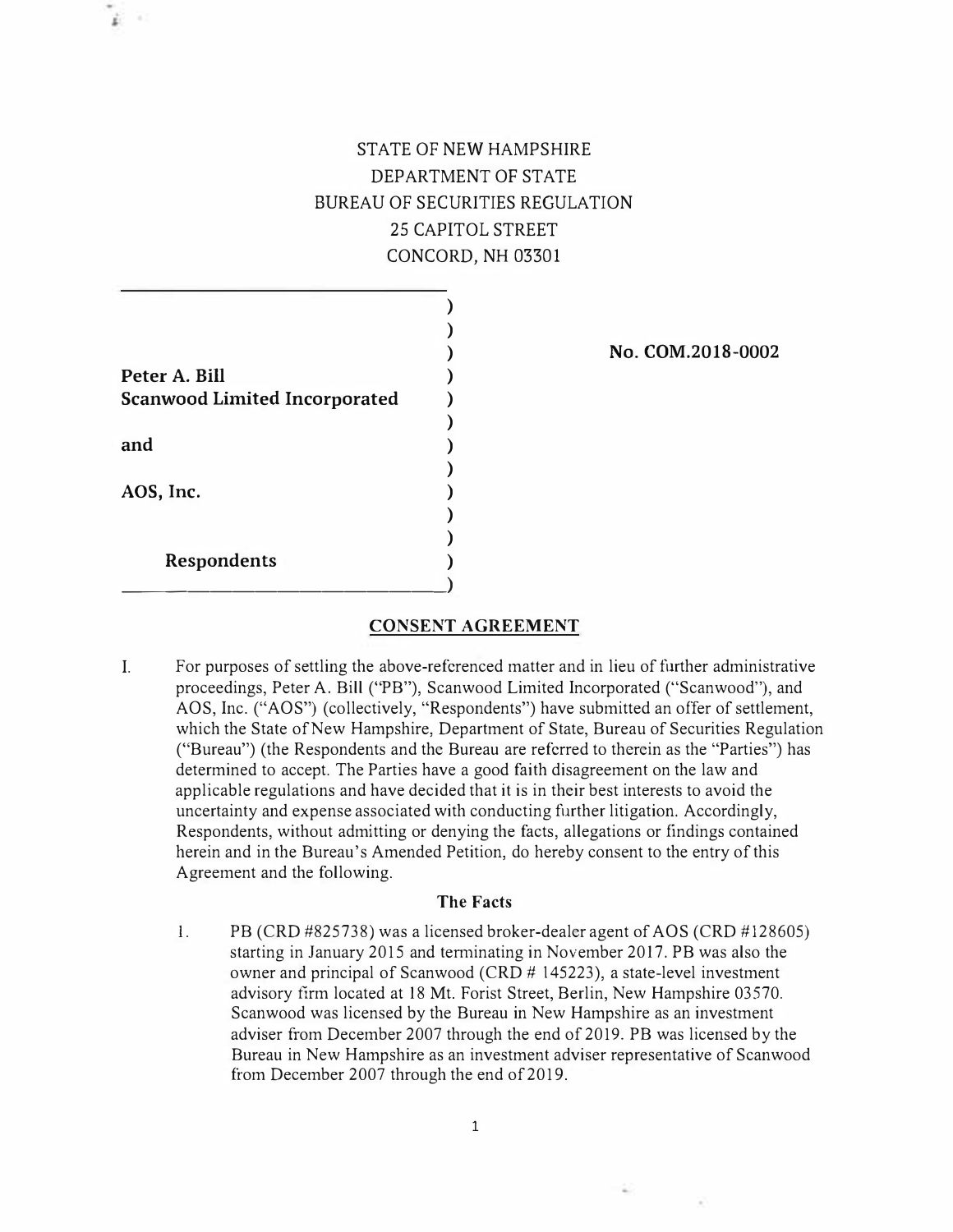- **2. AOS is a registered broker-dealer in the State of New Hampshire and principally located in Chicago, Illinois. AOS has been registered in New Hampshire since March 2004.**
- **3. PB and Scanwood's trading for the accounts of their advisory clients was, by written agreement, conducted through AOS' online trading platform. Scanwood and PB's clients opened accounts with AOS. As part of their investment and advisory strategies, PB and Scanwood exercised discretion and traded equites, options, and leveraged and inverse exchange-traded funds ("ETFs") on behalf of their clients.**
- **4. AOS reviewed Scanwood's clients' account opening documentation and approved options trading levels for clients of PB and Scan wood. PB signed an independent investment advisor and registered representative agreement with AOS which detailed the relationships among PB, Scanwood and AOS. AOS conducted trade reviews and ran exception-based reports of PB 's trading.**
- **5. In February 2018, the Bureau received a complaint against PB and Scanwood from a client concerning annuities they had sold the complainant. As part of the investigation, the Bureau interviewed the complainant in February of 2018 and reviewed all of her account activity while under PB 's discretionary control.**
- **6. At the conclusion of its investigation, the Bureau contended that PB and Scanwood's trading for the complainant violated RSA 421-B:5-502. The Bureau contends that the complainant's discretionary account had net losses of nine thousand nine hundred fifty-nine dollars and forty-three cents (\$9,959.43) as a result of the trading in options and leveraged and inverse ETFs.**
- **7. AOS did not intervene in PB and Scanwood's trading in advisory accounts. The Bureau contends that AOS should have intervened in the RIA 's trading the Bureau contends was violative. AOS contends that it should not have intervened due to the agreements in place and the contractual relationships between and among (i) AOS and complainant, (ii) AOS and Scanwood, and (ii) Scanwood and complainant.**

## **The Law**

- **l. PB, Scanwood and AOS are "persons" within the meaning of RSA 421-B:2, XVI (prior to January 1, 2016) and RSA 421-B: 1-102(39) ( on or after January 1, 2016).**
- **2. AOS is a broker-dealer within the meaning of RSA 421-B:2, III (prior to January 1, 2016) and RSA 421-B:1-102(6) (on or after January 1, 2016).**
- **3. PB is a broker-dealer agent of AOS within the meaning of RSA 421-B:2, II (prior to January 1, 2016) and RSA 421-B:1-102(3) (on or after January 1, 2016).**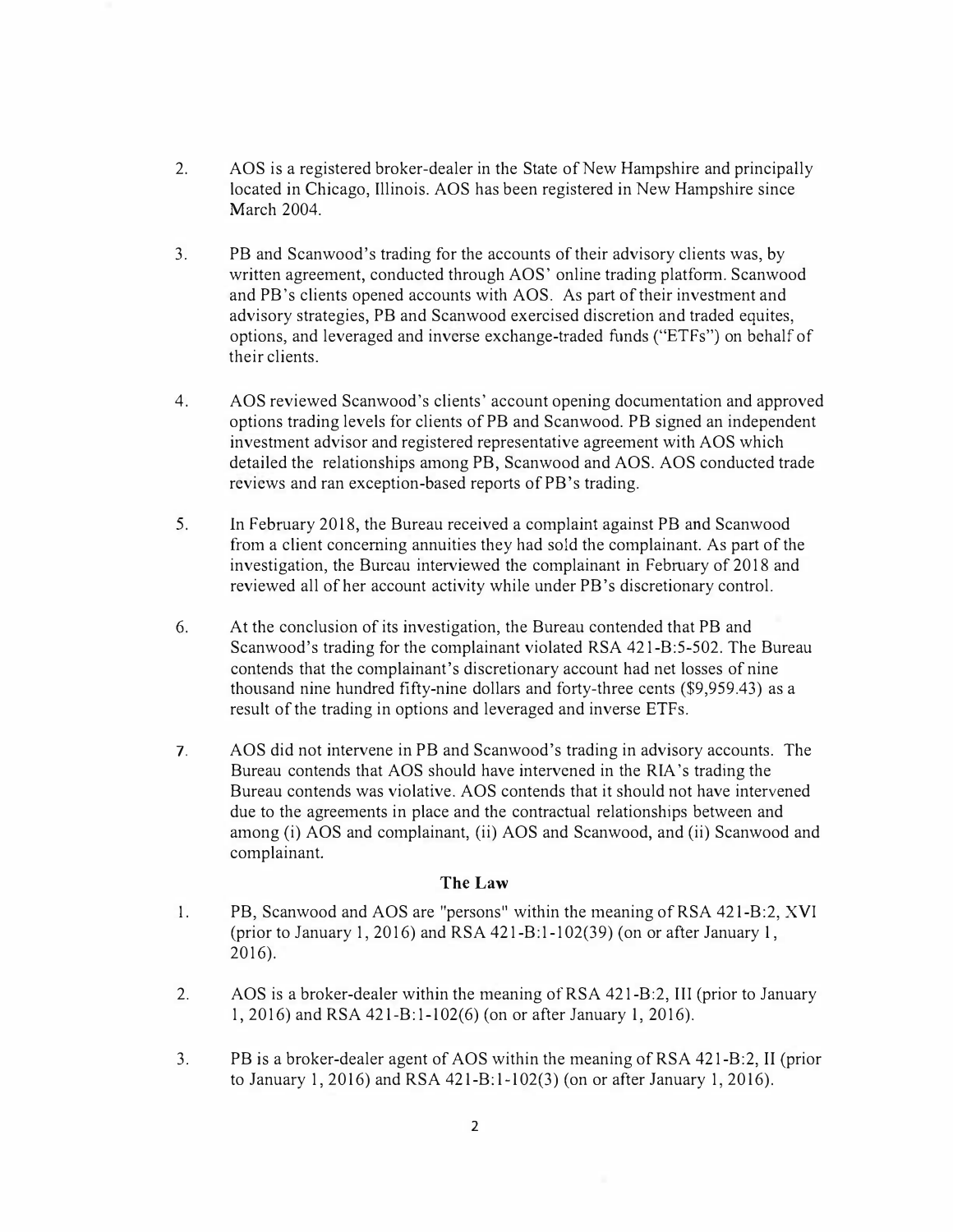- 4. Scanwood is an investment adviser within the meaning of RSA 421-B:2, IX (prior to January 1, 2016) and RSA 421-B: 1-102(26) (on or after January 1, 2016).
- 5. PB is an investment adviser representative of Scanwood within in the meaning of RSA 421-B:2, IX-a (prior to January 1, 2016) and RSA 421-B:1-102(27) (on or after January 1, 2016).
- 6. Pursuant to RSA 421-B:26, III-a (prior to January 1, 2016) and RSA 421-B:4-412(h) ( on or after January 1, 2016), every person who directly or indirectly controls a person liable under paragraph I, II, or III every partner, principal executive officer, or director of such person, every person occupying a similar status or performing a similar function, who materially aids in the acts or transactions constituting the violation, either knowingly or negligently, may be liable. AOS is subject to this provision.
- 7. Pursuant to RSA 421-B:4, V(a) (prior to January 1, 2016) and RSA 421-B:5-  $502(b)(2)(A)$  (on or after January 1, 2016), a person who is an investment adviser or investment adviser representative is a fiduciary and has a duty to act primarily for the benefit of the person's clients. While the extent and nature of this duty varies according to the nature of the relationship between an investment adviser and the clients and the circumstances of each case, an investment adviser or investment adviser representative shall not engage in unethical business practices which constitute violations of subsection (a), including recommending to a client to whom investment supervisory, management, or consulting services are provided the purchase, sale, or exchange of any security without reasonable grounds to believe that the recommendation is suitable for the client on the basis of information furnished by the client after reasonable inquiry concerning the client's investment objectives, financial situation and needs, and any other infonnation known by the investment adviser or investment adviser representative. The Bureau contends that PB and Scanwood violated this provision. PB and Scanwood dispute this contention.

Pursuant to RSA 421-B:8,  $X$  (prior to January 1, 2016) and RSA 421-B:4-406(k) ( on or after January 1, 2016), persons licensed under RSA 421-B to conduct securities business shall abide by the rules of the Securities and Exchange Commission and other self-regulatory organizations (e.g., FINRA) which have jurisdiction over the licensee, which set forth standards of conduct in the securities industry. FINRA Rule 2111(a) requires a member, which includes a person associated with a member, to have a reasonable basis to believe that a recommended transaction or investment strategy is suitable for a customer. FINRA Rule 2360 requires members to supervise accounts where options are traded. A violation of FINRA Rule 2360 constitutes a violation of FINRA Rule 2010, which requires a member, which includes a person associated with a member, to observe high standards of commercial honor and just and equitable principles of trade. FINRA Rule 3110 requires a member to establish and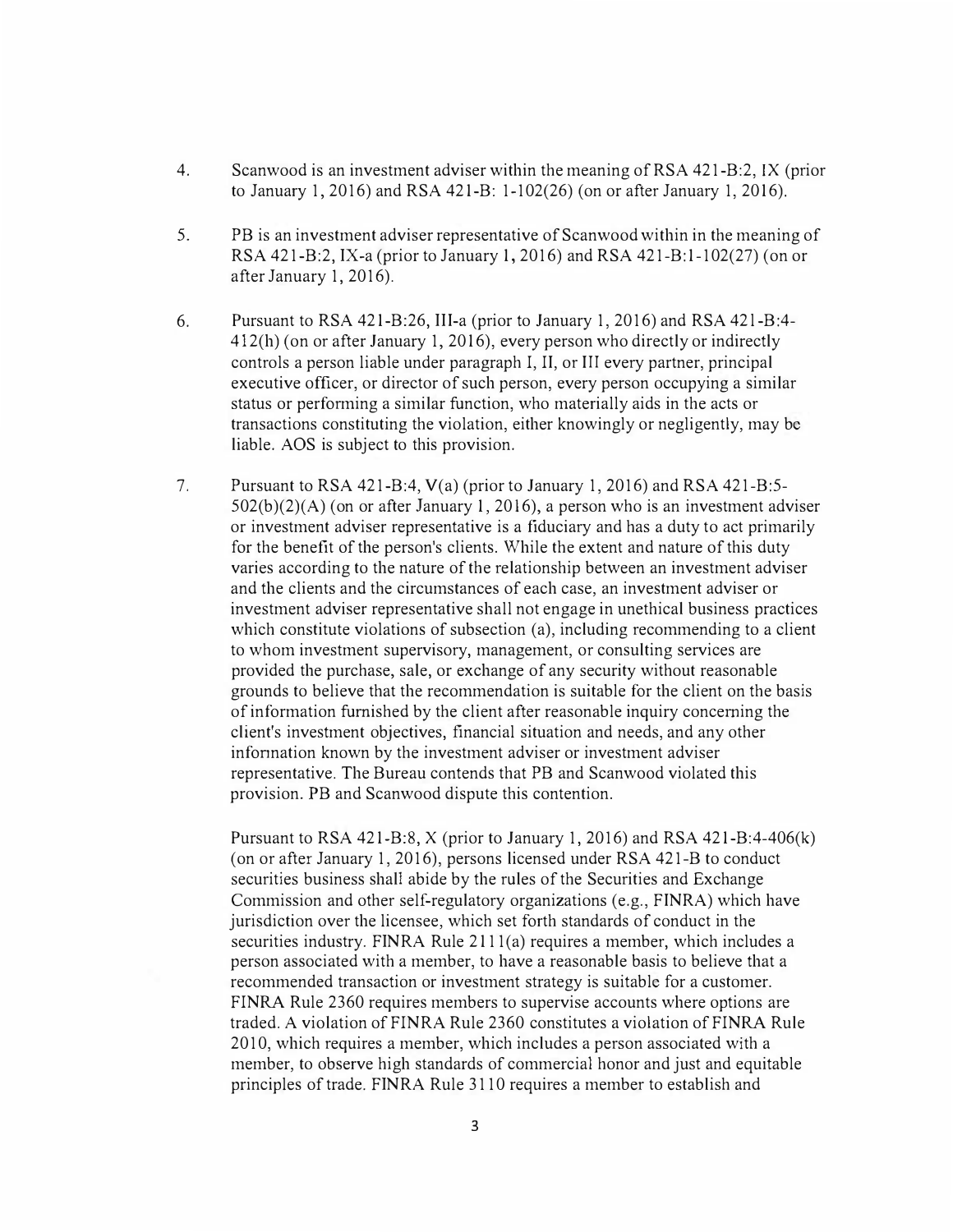maintain a system to supervise the activities of each associated person that is reasonably designed to achieve compliance with applicable securities laws and regulations, and with applicable FINRA rules. FINRA Rules 3270 and 3280 require that outside business activities of associated persons, including outside securities transactions, must be approved by the member firm, recorded on the books and records of the firm, and supervised as if they were executed on behalf of the firm. The Bureau contends that AOS is subject to these rules and violated them. AOS disputes this contention.

- 8. Pursuant to RSA 421-B:6-604(e), the Bureau may recover restitution of losses incurred. Respondents are subject to this provision.
- 9. Pursuant to  $RSA$  421-B:6-604(g), the Bureau may recover investigative costs. Respondents are subject to this provision.
- II. In view of the foregoing, Respondents agree to the following:
	- 1. Respondents agree that that they have voluntarily consented to the entry of this Agreement and represent and aver that no employee or representative of the Bureau has made any promise, representation, or threat to induce its execution.
	- 2. Respondents agree to waive their right to an administrative hearing and any appeal therein under this chapter.
	- 3. Respondents agree that this Agreement is entered into for purpose of completely and finally resolving the matter described herein and in the Bureau's Amended Petition. This Agreement shall have no evidentiary effect in any other proceeding or action. Likewise, this Order shall not be construed to restrict the Bureau's right to initiate an administrative investigation or proceeding relative to conduct by Respondents of which the Bureau has no knowledge at the time of the date of final entry of this Agreement.
	- 4. Respondents agree not to take any action or make any public statement, including in regulatory filings or otherwise, which is inconsistent with the language in this Agreement. Nothing in this provision affects Respondents' testimonial obligations or right to take legal positions in litigation in which the State of New Hampshire is not a party.
	- 5. Respondents PB and Scanwood acknowledge that they do not currently hold any licenses with the Bureau, and voluntarily agree not to seek licenses with the Bureau to engage in securities transactions in the State of New Hampshire.
	- 6. Respondent AOS agrees to record on its books and records the transactions of independent RIAs who are also registered representatives of AOS based in New Hampshire, in accordance with FINRA Rule 3280. AOS will review those transactions via exception-based reporting and trade reviews. In connection with these reviews, AOS will take reasonable and appropriate action to remedy an exception requiring its attention.
	- 7. Respondent AOS agrees to abide by the provisions of N .H. RSA 421-B, and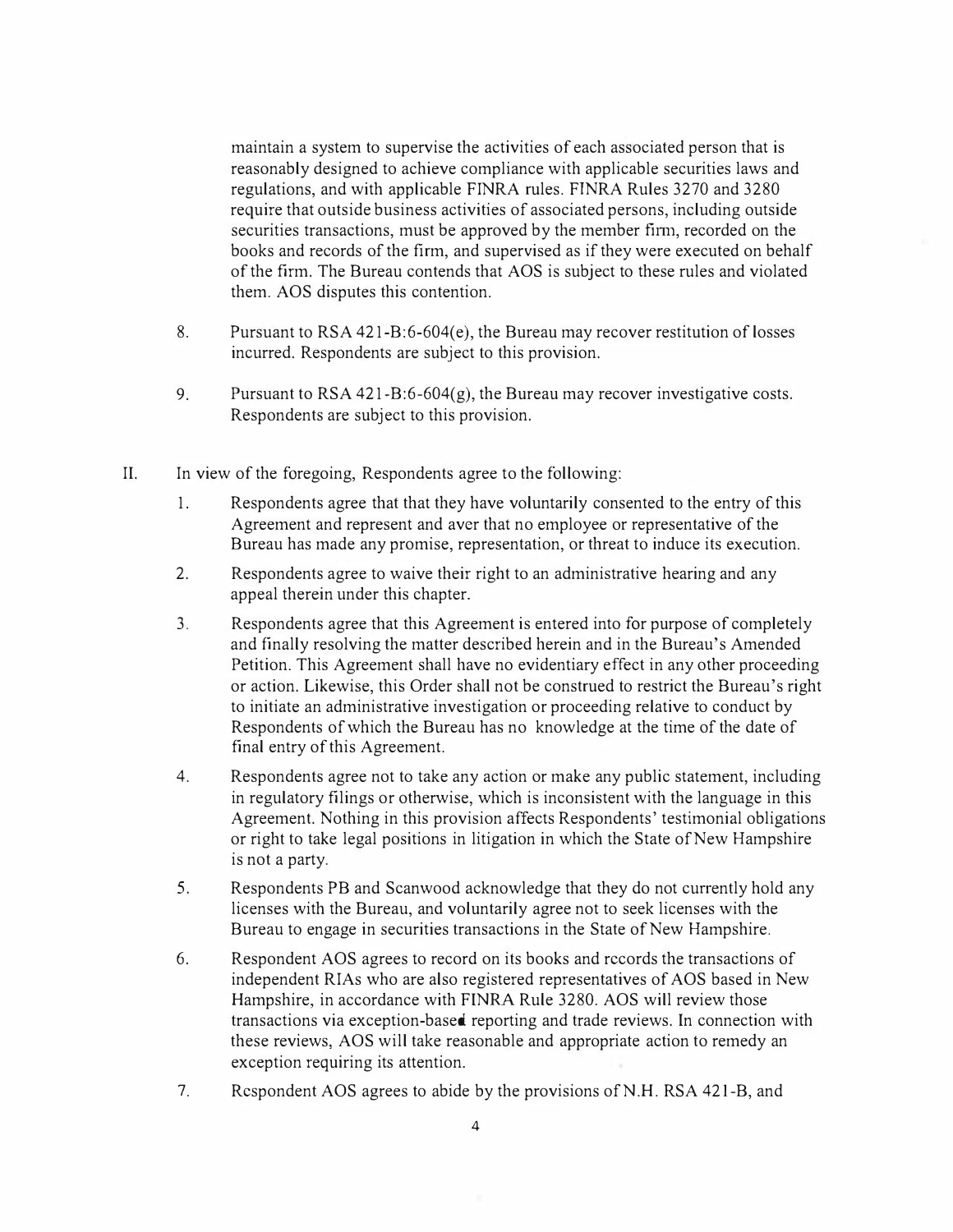particularly the sections referenced herein this Agreement.

- 8. Within 10 days of execution of this Agreement, Respondents jointly and severally agree to pay a total of seventy-five thousand dollars (\$75,000), to be broken down as follows: \$65,040.57 made payable to the State of New Hampshire, representing reimbursement for investigative costs, and \$9,959.43 made payable to the complainant, representing restitution of losses. Payments must be made by I) business check, certified check, or postal money order; 2) made payable as described above; and 3) mailed to the Bureau of Securities Regulation, Department of State, State House, Room 204, Concord, New Hampshire, 0330 I.
- lII. Based on the foregoing, the Bureau deems it appropriate and in the public interest to accept and enter into this Agreement. **THEREFORE,** IT **IS HEREBY AGREED THAT:** 
	- I. Respondents PB and Scanwood voluntarily agree not to seek licenses with the Bureau to engage in securities transactions in State of New Hampshire.
	- 2. Respondents jointly and severally pay restitution in the amount of \$9,959.43 and the Bureau's costs in the amount of \$65,040.57.
	- 3. Respondents will comply with the agreements enumerated in Section II above.

Executed this day of March, 2022.

on behalf of AOS, Inc. (Please print name below)

Entered this  $3^{l}$  day of March, 2022.

Peter A. Bill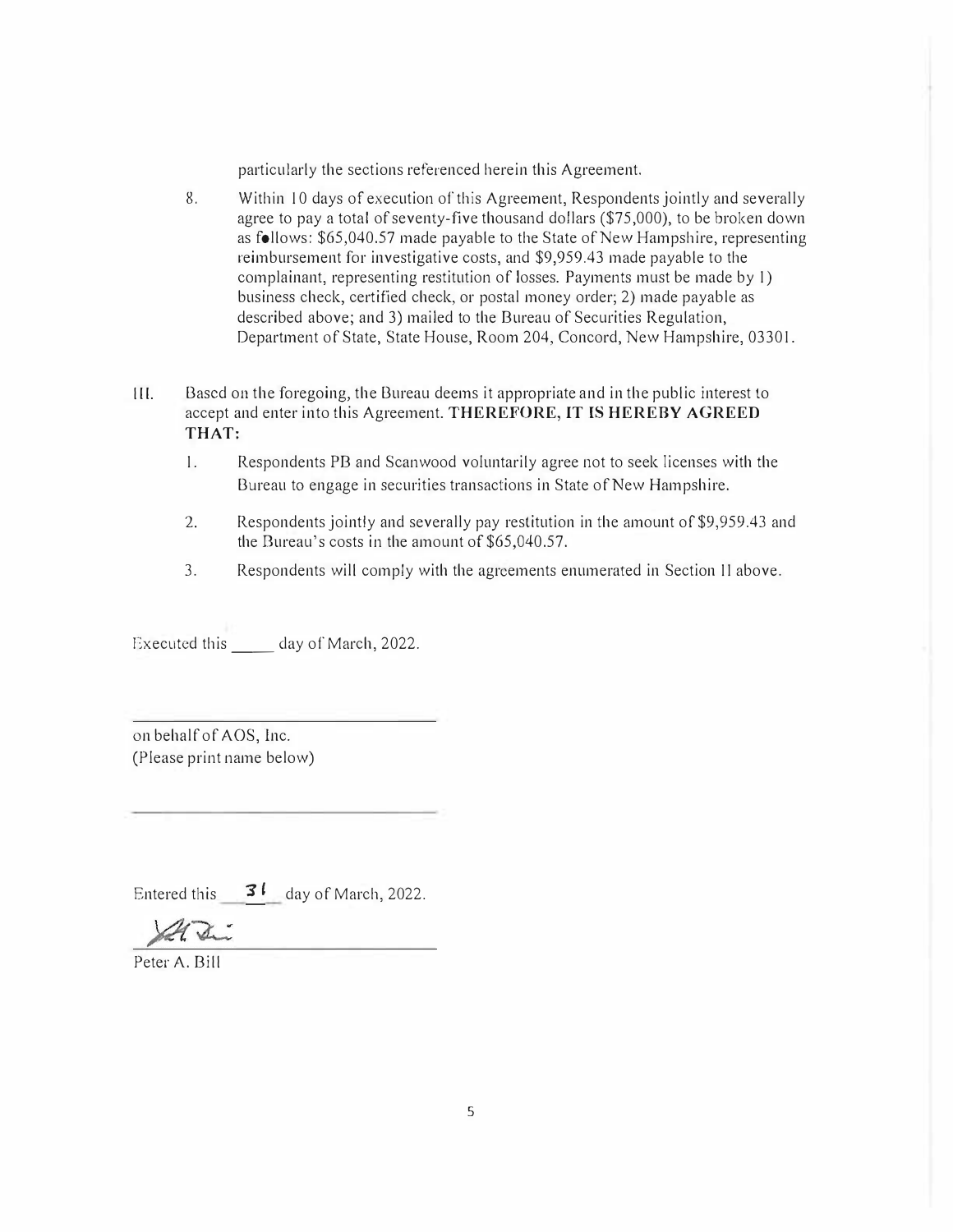Entered this  $\frac{3}{4}$  day of March, 2022.

On Behalf of Scanwood Limited Incorporated (Please print name below)

Peter A. B. 11

Entered this  $\frac{3!s+1}{s+1}$  day of March, 2022.

Eric Forcier, Deputy Secretary N.H. Bureau of Securities Regulation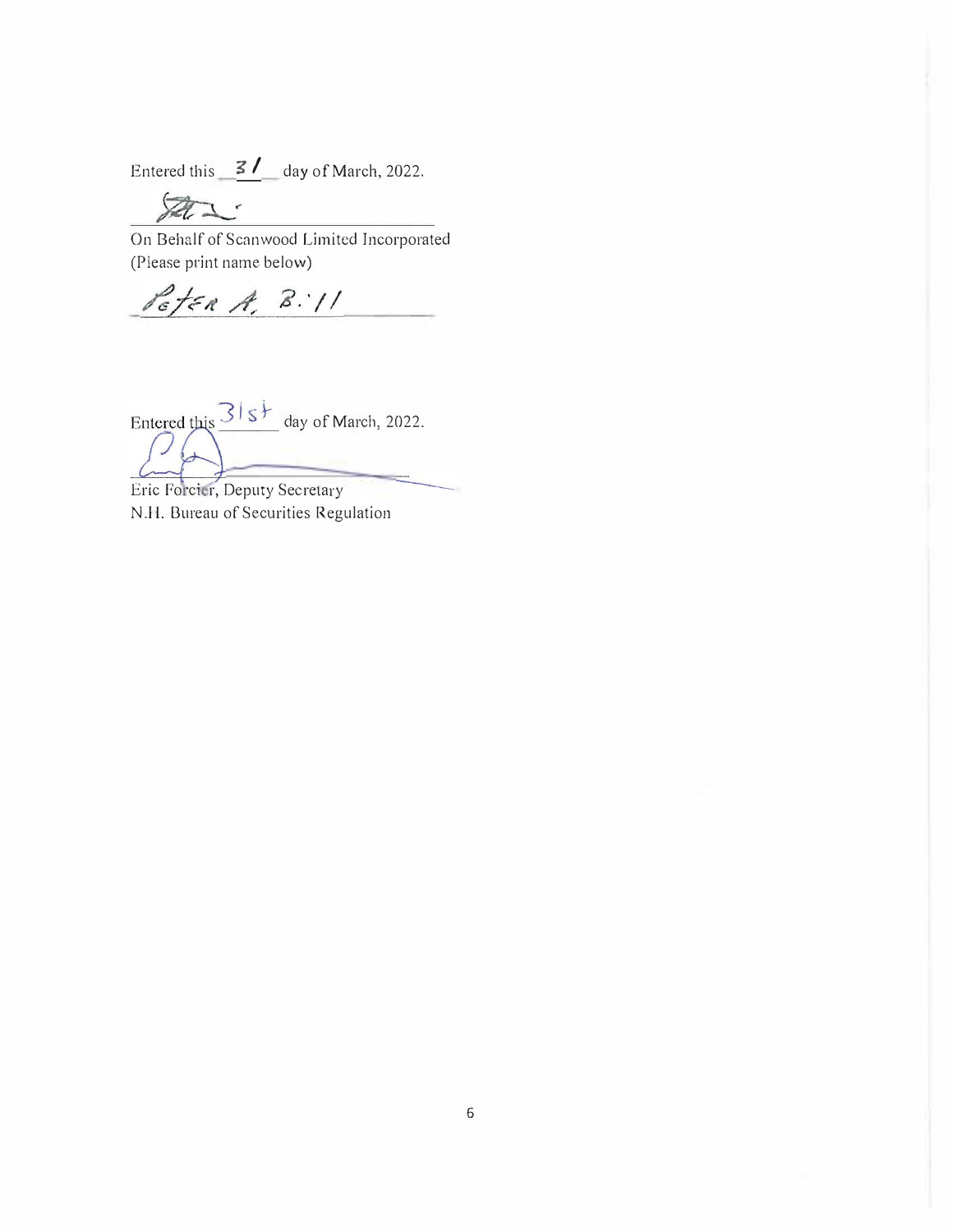particularly the sections referenced herein this Agreement.

- 8. Within 10 days of execution of this Agreement, Respondents jointly and severally agree to pay a total of seventy-five thousand dollars  $(\$75,000)$ , to be broken down as follows: \$65,040.57 made payable to the State of New Hampshire, representing reimbursement for investigative costs, and \$9,959.43 made payable to the complainant, representing restitution of losses. Payments must be made by 1) business check, certified check, or postal money order; 2) made payable as described above; and 3) mailed to the Bureau of Securities Regulation, Department of State, State House, Room 204, Concord, New Hampshire, 03301.
- III. Based on the foregoing, the Bureau deems it appropriate and in the public interest to accept and enter into this Agreement. **THEREFORE, IT IS HEREBY AGREED THAT:** 
	- 1. Respondents PB and Scan wood voluntarily agree not to seek licenses with the Bureau to engage in securities transactions in State of New Hampshire.
	- 2. Respondents jointly and severally pay restitution in the amount of \$9,959.43 and the Bureau's costs in the amount of \$65,040.57.
	- 3. Respondents will comply with the agreements enumerated in Section II above.

Executed this  $\frac{376}{}$  day of March, 2022.

on behalf of AOS, Inc.

*(* 'ase print name below)

 $5$ ere Wickert

Entered this day of March, 2022.

Peter A. Bill